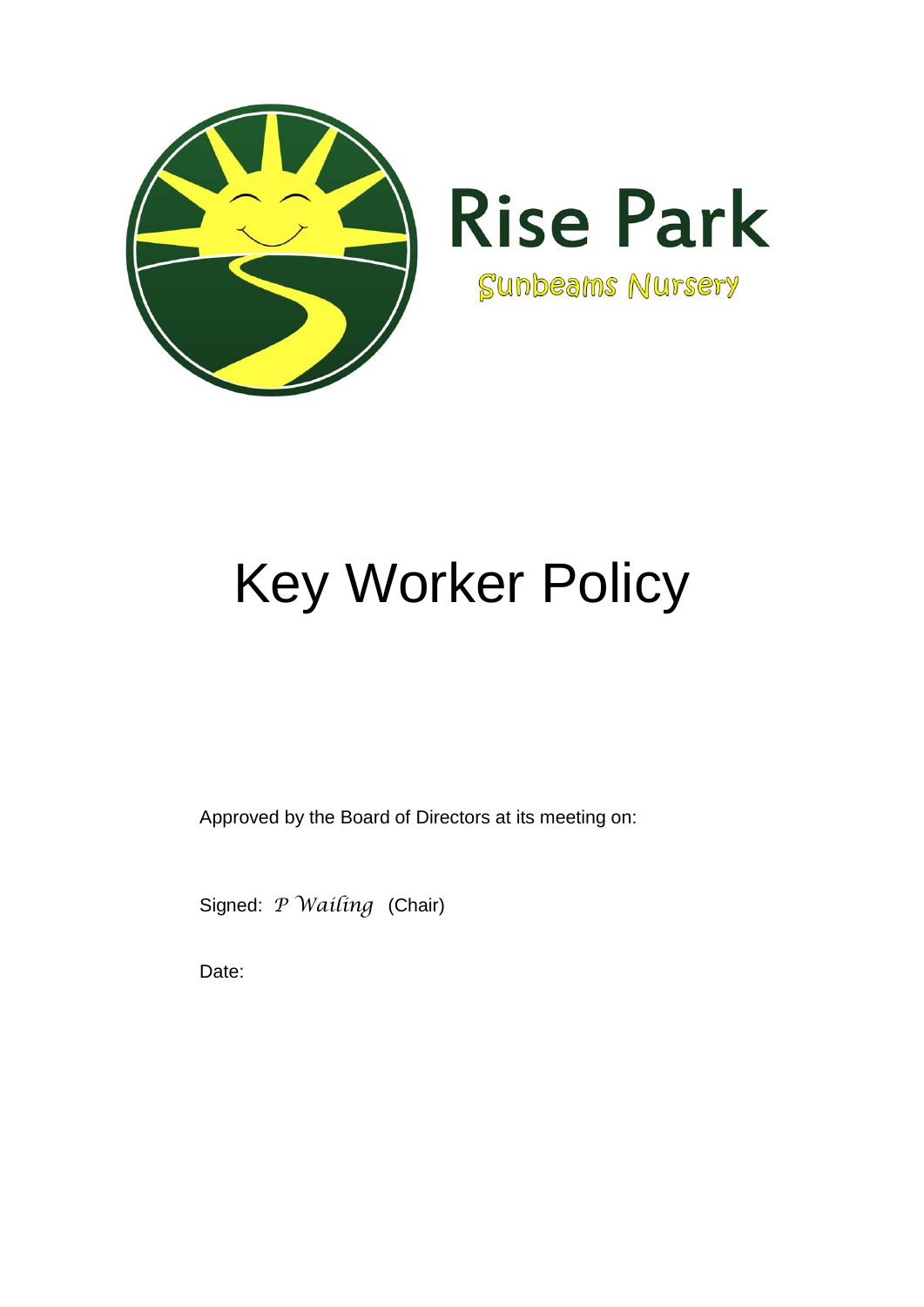

# **Rise Park Sunbeams Nursery**

## **Key Worker Policy**

At Rise Park Sunbeams Nursery we feel that children settle best when they have a key person to relate to.The key person ensures that within the day to day demands of the setting, each child for whom they have special responsibility feels individual, cherished and thought about by someone in particular while they are away from home. (DfES Early Years Foundation Stage Effective Practice: Key Person page 7.)

### **Practitioners Responsibilities**

#### **Relationships with key children**

- $\triangle$  The key person provides a secure attachment for their key children in the nursery.
- $\triangle$  They help their key children settle in and become familiar with the setting.
- $\triangle$  The key person meets the needs of their key children responding sensitively to their feelings, ideas and behaviour.
- $\triangle$  The key person provides a 'secure base' for the children by being there to support them and allowing them to explore at their own pace.
- $\triangle$  They are primarily responsible for their key child's care routines.

#### **Relationships with parents/carers**

- $\triangle$  Key persons should develop a good relationship with parents/carers, ensuring that the child is cared for appropriately at nursery and accommodating their individual needs within the daily routine.
- $\triangle$  The key person needs to develop a two way flow of information between themselves and the parent/carer to help them become aware of any significant aspects of family life that maybe important to the child.
- $\triangle$  The key person has responsibility for sharing their key children's development profiles with parents and other professionals as required, in cases of children with additional needs or identified children in need they will be called upon to attend reviews and core group meetings with the support of a senior manager.